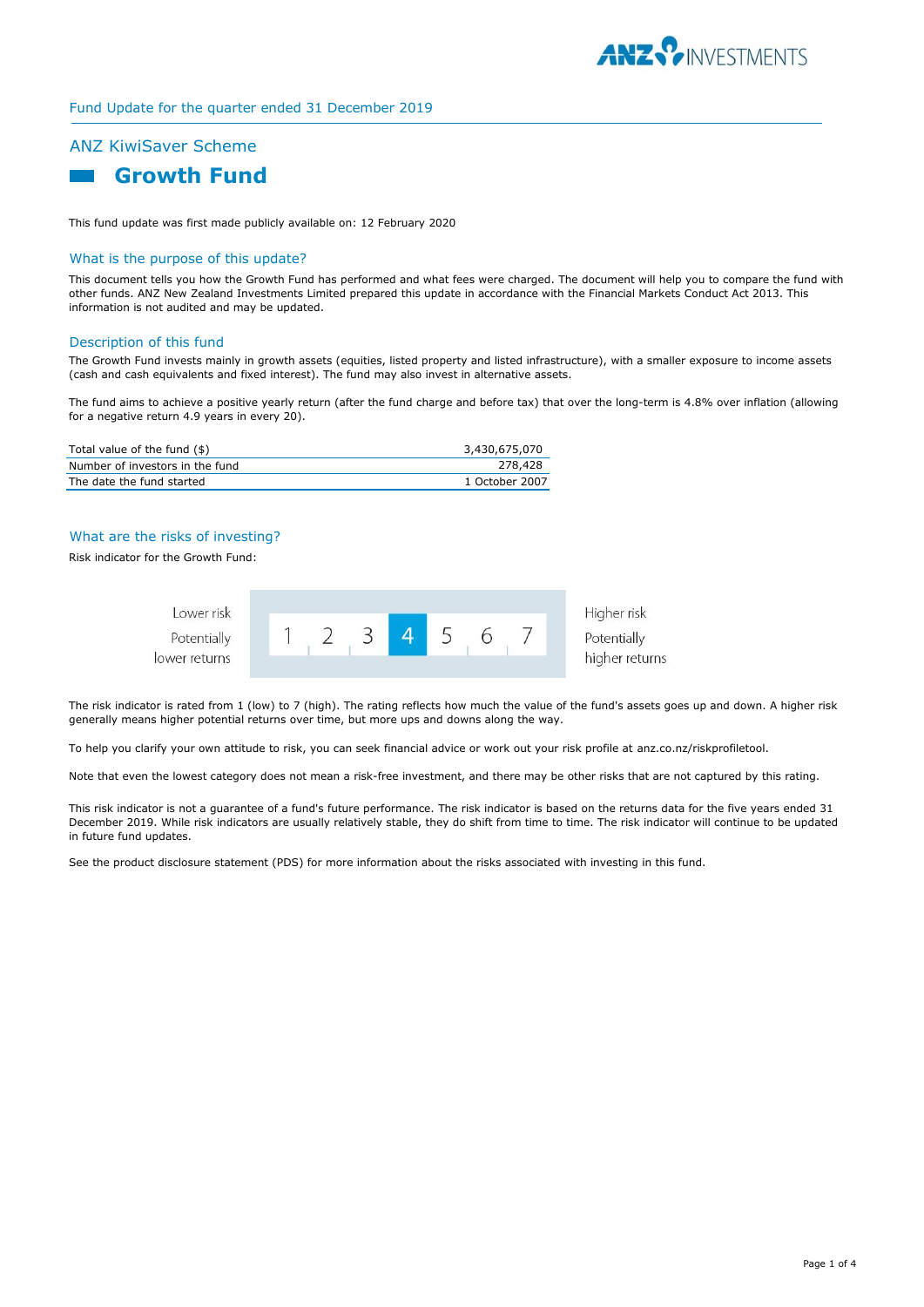## How has the fund performed?

|                                               | Average over past<br>five vears | Past vear |
|-----------------------------------------------|---------------------------------|-----------|
| Annual return                                 |                                 |           |
| (after deductions for charges and tax)        | 8.53%                           | 21.74%    |
| Annual return                                 |                                 |           |
| (after deductions for charges but before tax) | $9.59\%$                        | 23.52%    |
| Market index annual return                    |                                 |           |
| (reflects no deduction for charges and tax)   | 10.15%                          | 21.97%    |

The market index annual return is calculated using the target investment mix and the indices of each asset class.

Additional information about the market index is available in the statement of investment policy and objectives on the offer register at www.disclose-register.companiesoffice.govt.nz.



## **Annual return graph**

This shows the return after fund charges and tax for each of the last 10 years ending 31 March. The last bar shows the average annual return for the last 10 years, up to 31 December 2019.

**Important:** This does not tell you how the fund will perform in the future.

Returns in this update are after tax at the highest prescribed investor rate (PIR) of tax for an individual New Zealand resident. Your tax may be lower.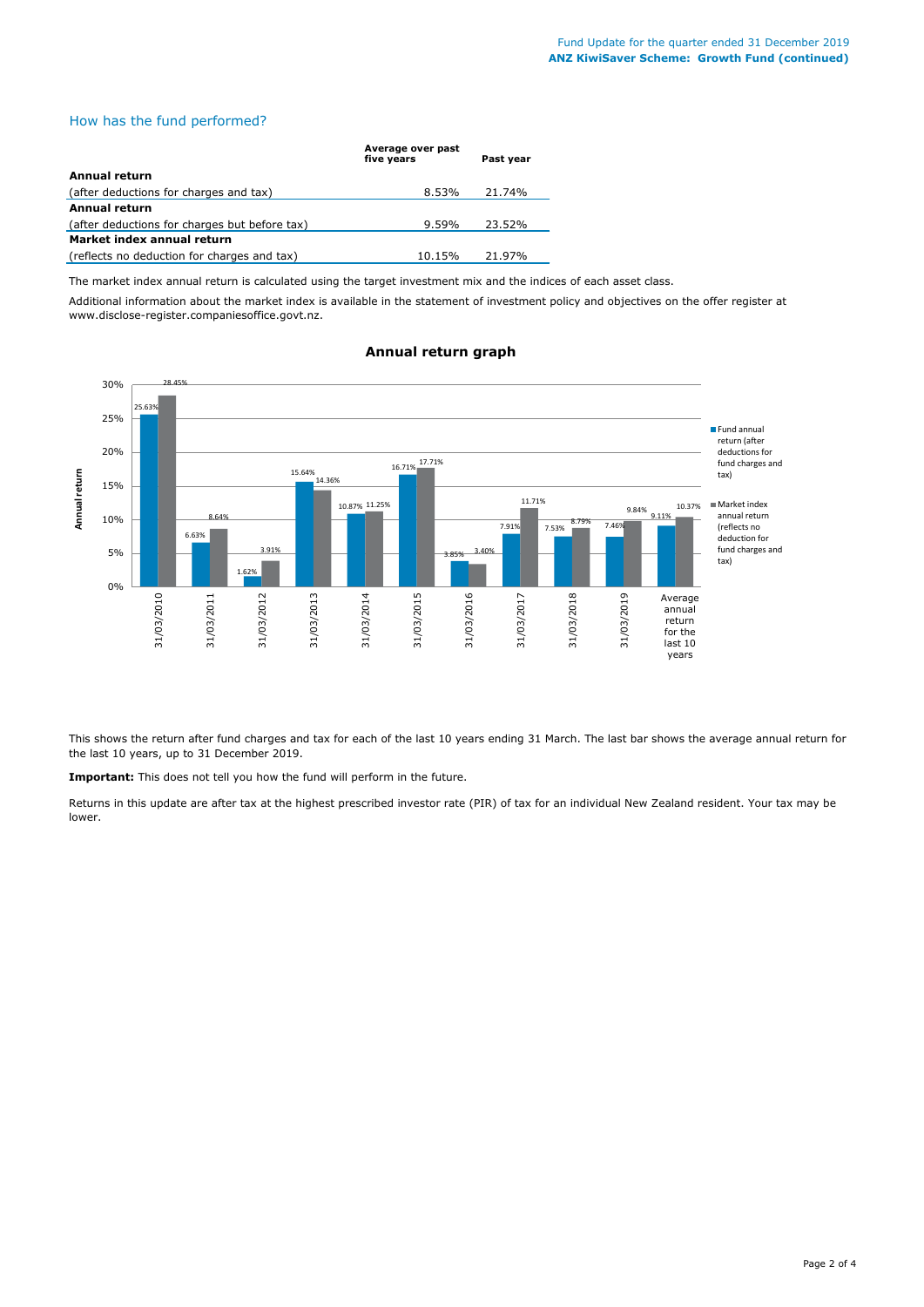#### What fees are investors charged?

Investors in the Growth Fund are charged fund charges. In the year to 31 March 2019 these were:

|                                             | % of net asset value          |
|---------------------------------------------|-------------------------------|
| Total fund charges <sup>1</sup>             | 1.06%                         |
| Which are made up of:                       |                               |
| Total management and administration charges | 1.06%                         |
| Including:                                  |                               |
| Manager's basic fee                         | 1.00%                         |
| Other management and administration charges | $0.06\%$                      |
| Total performance based fees                | $0.00\%$                      |
|                                             | Dollar amount per<br>investor |
| <b>Other charges</b>                        |                               |
| Membership Fee <sup>2*</sup>                | \$24                          |

\* From 1 April 2019, the membership fee was removed for members under 18 years and reduced from \$24 to \$18 per year for all other members.

Investors are not currently charged individual action fees for specific actions or decisions (for example, for withdrawing from or switching funds). See the PDS for more information about Scheme fees.

Small differences in fees and charges can have a big impact on your investment over the long term.

## Example of how this applies to an investor

Sarah had \$10,000 in the fund at the start of the year and did not make any further contributions. At the end of the year, Sarah received a return after fund charges were deducted of \$2,174 (that is 21.74% of her inital \$10,000). Sarah also paid \$24 in other charges. This gives Sarah a total gain after tax of \$2,150 for the year.

## What does the fund invest in?

### **Actual investment mix<sup>3</sup> Target investment mix<sup>3</sup>**

This shows the types of assets that the fund invests in. This shows the mix of assets that the fund generally intends to invest in.